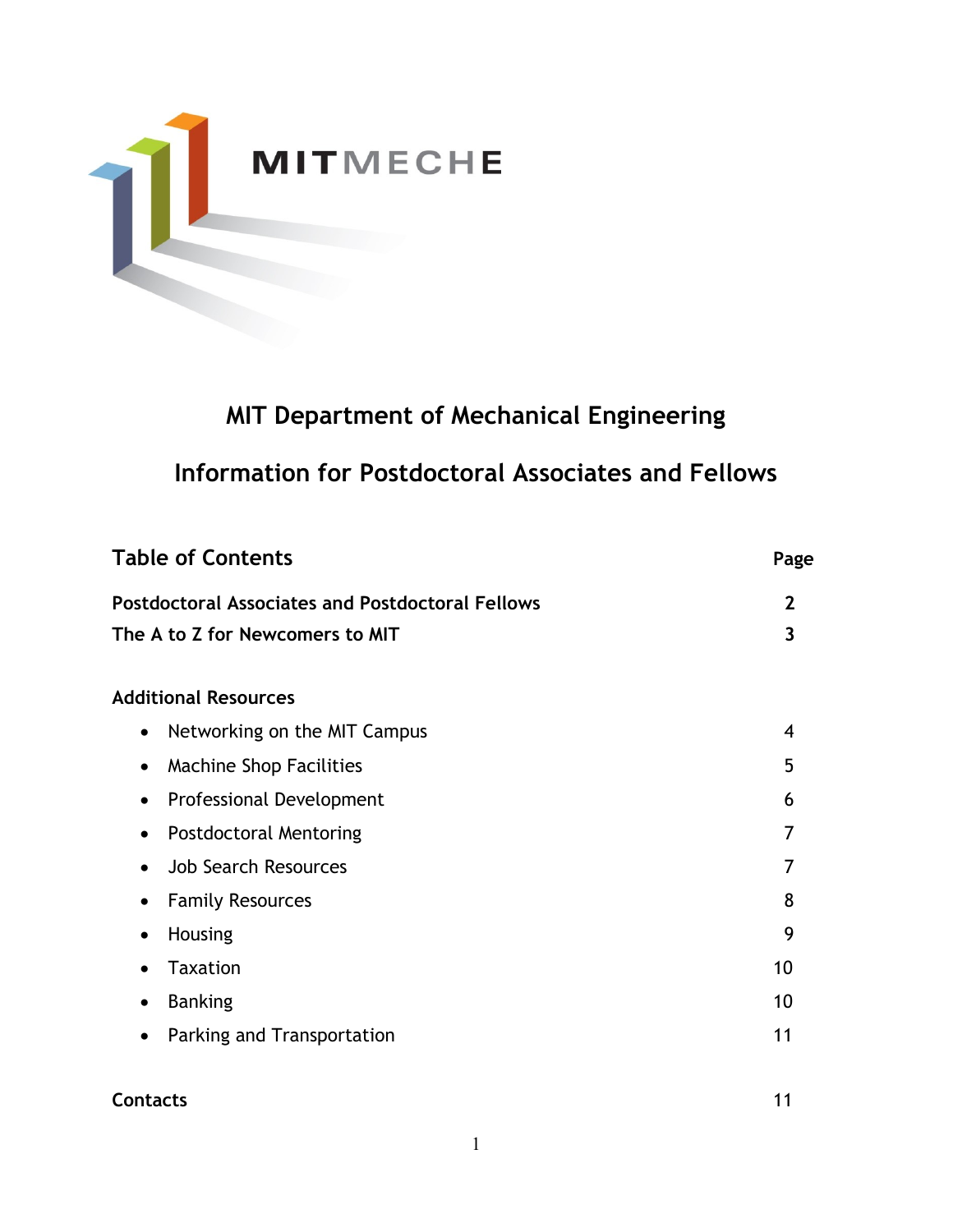# **Postdoctoral Associates and Postdoctoral Fellows**

**Postdoctoral Associates** are paid by MIT directly and are eligible for the standard MIT employee benefits.

Postdoctoral associates come to MIT to develop their scholarly competence, working under the supervision of MIT faculty members or senior research staff. Appointments to this academic staff rank are of limited term and are designed for those who have recently received the doctorate. This appointment category is comparable in purpose to the postdoctoral fellow, but is distinguished by the fact that the postdoctoral associate is employed by the Institute and afforded the benefits and privileges associated with staff employment. (See [Section 7.4 Benefits for Faculty and Staff](http://web.mit.edu/policies/7/7.4.html)  [Members.](http://web.mit.edu/policies/7/7.4.html)) Incumbents are not accorded principal investigator status and do not receive consulting privileges. There are guidelines set by the Office of the Vice President for Research regarding the minimum salary and annual salary increases for postdoctoral associates that are based on the NIH postdoctoral salary scale.

(see [https://postdocs.mit.edu/home/postdoctoral-position/vice-president-research](https://postdocs.mit.edu/home/postdoctoral-position/vice-president-research-statement-salary-and-benefits)[statement-salary-and-benefits](https://postdocs.mit.edu/home/postdoctoral-position/vice-president-research-statement-salary-and-benefits) for details).

**Postdoctoral Fellows** are paid by fellowships from institutions other than MIT and are not eligible for the standard MIT employee benefits. They can participate in the MIT [Affiliate Health Pl](https://medical.mit.edu/learn-about-health-plans/mit-affiliate-health-plans)an and qualify for the faculty/staff membership rate with the MIT Recreation Department.

Postdoctoral and research fellows come to MIT with fellowship aid to develop their scholarly competence. They usually work under the supervision of MIT faculty members and use the facilities of the Institute. The postdoctoral fellow title is appropriate for those holding the doctoral degree, and the title research fellow should be used by those with comparable professional qualifications. Both are academic appointments. Postdoctoral and research fellows are not degree candidates. Neither principal investigator status nor consulting privileges are available to persons holding appointments at this rank.

The Vice President for Research (VPR) has requested that the increased healthcare fee for postdoctoral fellows be covered by PIs or departments, if the institutional allowance on the fellowship does not cover the difference in the contribution. (See [https://postdocs.mit.edu/home/postdoctoral-position/vice-president-research](https://postdocs.mit.edu/home/postdoctoral-position/vice-president-research-statement-salary-and-benefits)[statement-salary-and-benefits](https://postdocs.mit.edu/home/postdoctoral-position/vice-president-research-statement-salary-and-benefits) for details.)

More information about the difference between these two appointments can be found in MIT Policies and Procedures for Faculty and Staff Members: [https://policies.mit.edu/policies-procedures/50-research-appointments/53-](https://policies.mit.edu/policies-procedures/50-research-appointments/53-academic-research-staff-appointments#5.3.2)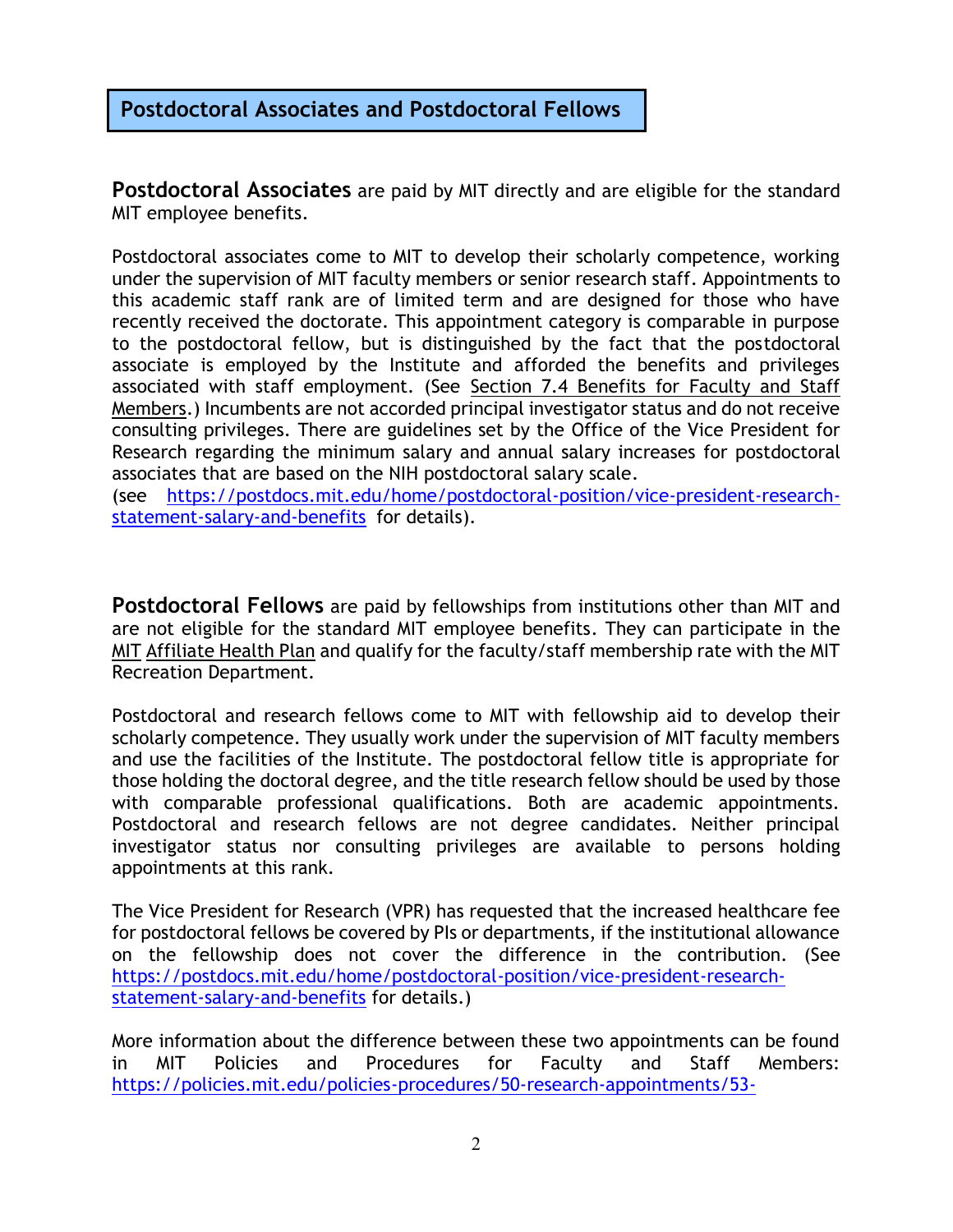[academic-research-staff-appointments#5.3.2](https://policies.mit.edu/policies-procedures/50-research-appointments/53-academic-research-staff-appointments#5.3.2) and on the VPR's site for postdocs: [https://postdocs.mit.edu/mit-policies-and-procedures.](https://postdocs.mit.edu/mit-policies-and-procedures)

**Postdoctoral Scholars** (i.e. associates and fellows) at MIT do not have consulting privileges (see Policies and Procedures [5.3.2 and 5.3.3\)](https://policies.mit.edu/policies-procedures/50-research-appointments/53-academic-research-staff-appointments#5.3.2) and are required annually to disclose outside professional activities and interests. The department distributes a form for this purpose each May. Further information can be found in Policies and Procedures [4.4](https://policies.mit.edu/policies-procedures/40-faculty-rights-and-responsibilities/44-conflict-interest) and [4.5](https://policies.mit.edu/policies-procedures/40-faculty-rights-and-responsibilities/45-outside-professional-activities) and here: [https://coi.mit.edu/community-coi-portal/postdocs-](https://coi.mit.edu/community-coi-portal/postdocs-0)[0.](https://coi.mit.edu/community-coi-portal/postdocs-0)

## **The A to Z for Newcomers to MIT - <http://hrweb.mit.edu/welcome/>**

#### **Things to remember:**

- Get your Kerberos ID and personalized certificate by visiting this website [http://ist.mit.edu/start-fac-staff;](http://ist.mit.edu/start-fac-staff) once you have your MIT email address send it to Dr. Lynette Jones [\(ljones@mit.edu\)](mailto:ljones@mit.edu) to ensure that it is added to the MechE postdoc email list. Certificates are required to access protected sites such as Atlas About Me or MIT Housing.
- Go to the Atlas Service Center, E17-106, on the day that you start or before you begin working to fill out your I-9. The office is open weekdays from 8 am to 6 pm. Here is a link to more information about the form and a list of the acceptable documents you will need to bring with you: [https://www.uscis.gov/i-](https://www.uscis.gov/i-9)[9.](https://www.uscis.gov/i-9) It is important you bring the correct documents on or before your first day.
- Meet with Anna Churchill (1-104) for a short orientation and to ask any questions you may have.
- If you are eligible for benefits, attend a **New Employee Orientation session**. You will receive a link via email to register. Information about benefits can also be found here: [https://postdocs.mit.edu/postdoctoral-position/benefits.](https://postdocs.mit.edu/postdoctoral-position/benefits)
- Postdoctoral Associates can enroll in the following benefits within 31 days of your start date through the Atlas site (atlas.mit.edu).

| Dental Plan                      | $401(k)$ Plan      |
|----------------------------------|--------------------|
| Health Plan                      | Supplemental Life  |
| <b>Flexible Spending Account</b> | <b>Vision Plan</b> |

- Sign up for direct deposit of your MIT paychecks and complete the tax withholding forms under 'Money Matters' on the Atlas site (atlas.mit.edu).
- Track your vacation using the SRS vacation tracker at the Atlas site [https://adminappsts.mit.edu/vactrac/EmployeeEntry.action.](https://adminappsts.mit.edu/vactrac/EmployeeEntry.action) You are eligible for vacation time if your appointment is as a Postdoctoral Associate for at least 50% effort for one year or more. If your title is Postdoctoral Fellow or if your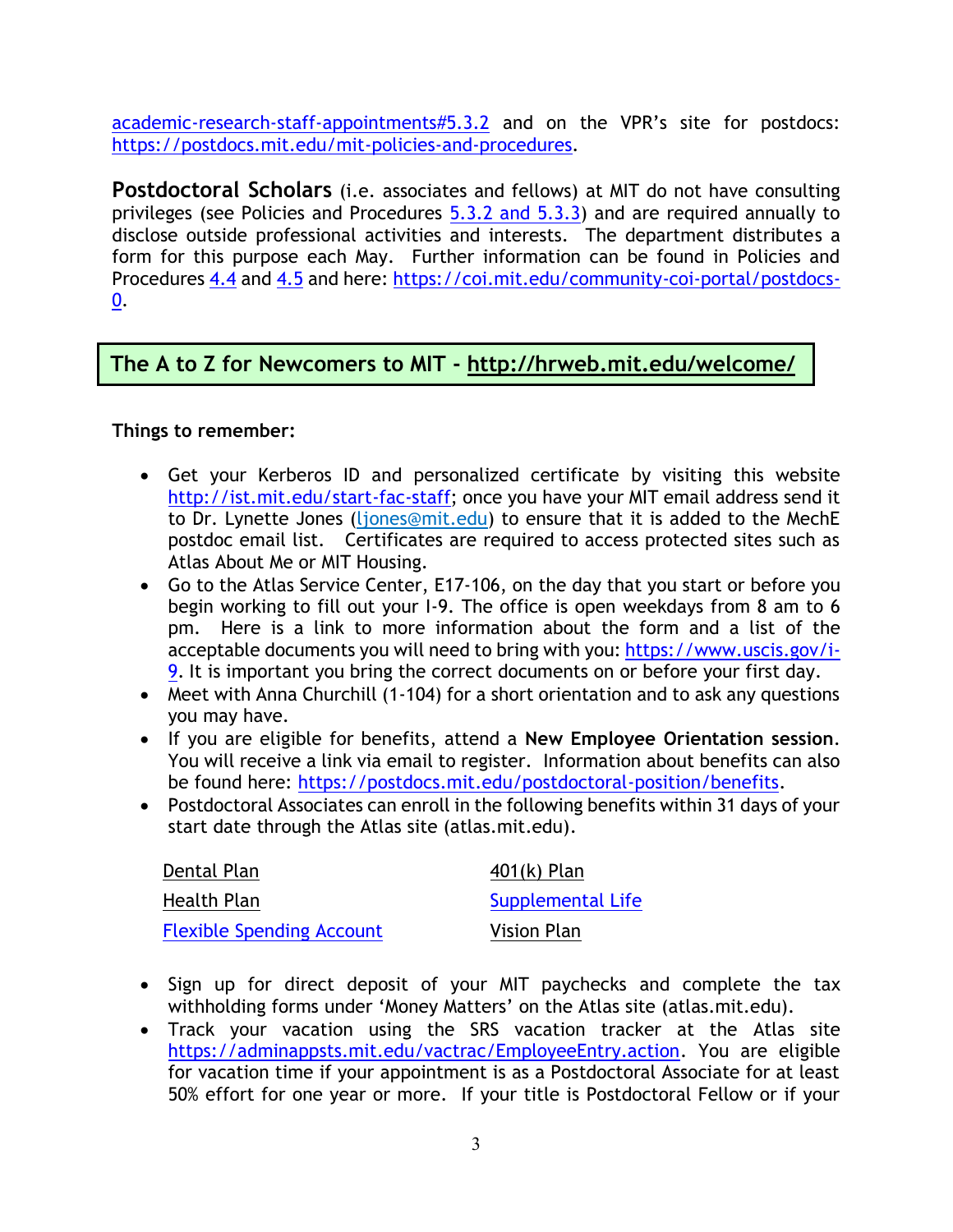appointment is for less than 50% or for less than one year you do not accrue vacation time. Any time off will be taken as an unpaid leave. Please contact Anna Churchill when you are planning to take time off unpaid.

- Please log into the sick leave tracker any time that you are absent for illness or appointments with health care practitioners. You can access the tracker by going to atlas.mit.edu and searching for 'Sick Time Reporting' in the Full Catalog.
- If you are not a U.S. citizen or permanent resident you must register with the International Scholars Office:<http://web.mit.edu/scholars/>
- Sign up to add your name to the MIT postdoc email list: [http://postdocs.mit.edu/join-postdoc-mailing-list.](http://postdocs.mit.edu/join-postdoc-mailing-list) Announcements regarding professional development workshops, social functions, etc. are sent to the MIT postdoc community.

### **Helpful Resources:**

- MIT Medical <https://medical.mit.edu/>
- HR/Payroll Service Center (617) 253-4255<http://vpf.mit.edu/site/payroll>
- MyLife Services <http://hrweb.mit.edu/worklife/mitmylifeservices>
- MIT Police dial 100 from any campus phone
- International Scholars Office <http://web.mit.edu/scholars/> or (617) 253-2851
- MIT Information Systems and Technology Service Desk [computing](file://///meche-fs.mit.edu/share/me-hr/_common/Postdocs/computing-help@mit.edu)[help@mit.edu](file://///meche-fs.mit.edu/share/me-hr/_common/Postdocs/computing-help@mit.edu) or 617.253.1101
- MIT Card Office <http://web.mit.edu/semo/card/index.html> Atlas Service Center E17-106
- MIT Map <http://whereis.mit.edu/>
- MIT Staffing <http://careers.mit.edu/> (lists postdoc positions available at MIT)

# **Additional Resources**

**Networking on the MIT Campus:**

**Postdocs in the Department of Mechanical Engineering** - there is a postdoc email list for the Department [\(me-postdocs@mit.edu\)](file://///meche-fs.mit.edu/share/me-hr/_common/Postdocs/me-postdocs@mit.edu) that is used to send out general information such as academic job announcements, professional development workshops, seminars in the department, and PhD thesis defense announcements. If your name is on the email list, you can send emails to other postdocs in the department.

**Postdoctoral Association (PDA) at MIT** – this is an association at MIT run by postdocs that provides support for the postdoc community and organizes social events, professional development workshops and advocates for postdocs at MIT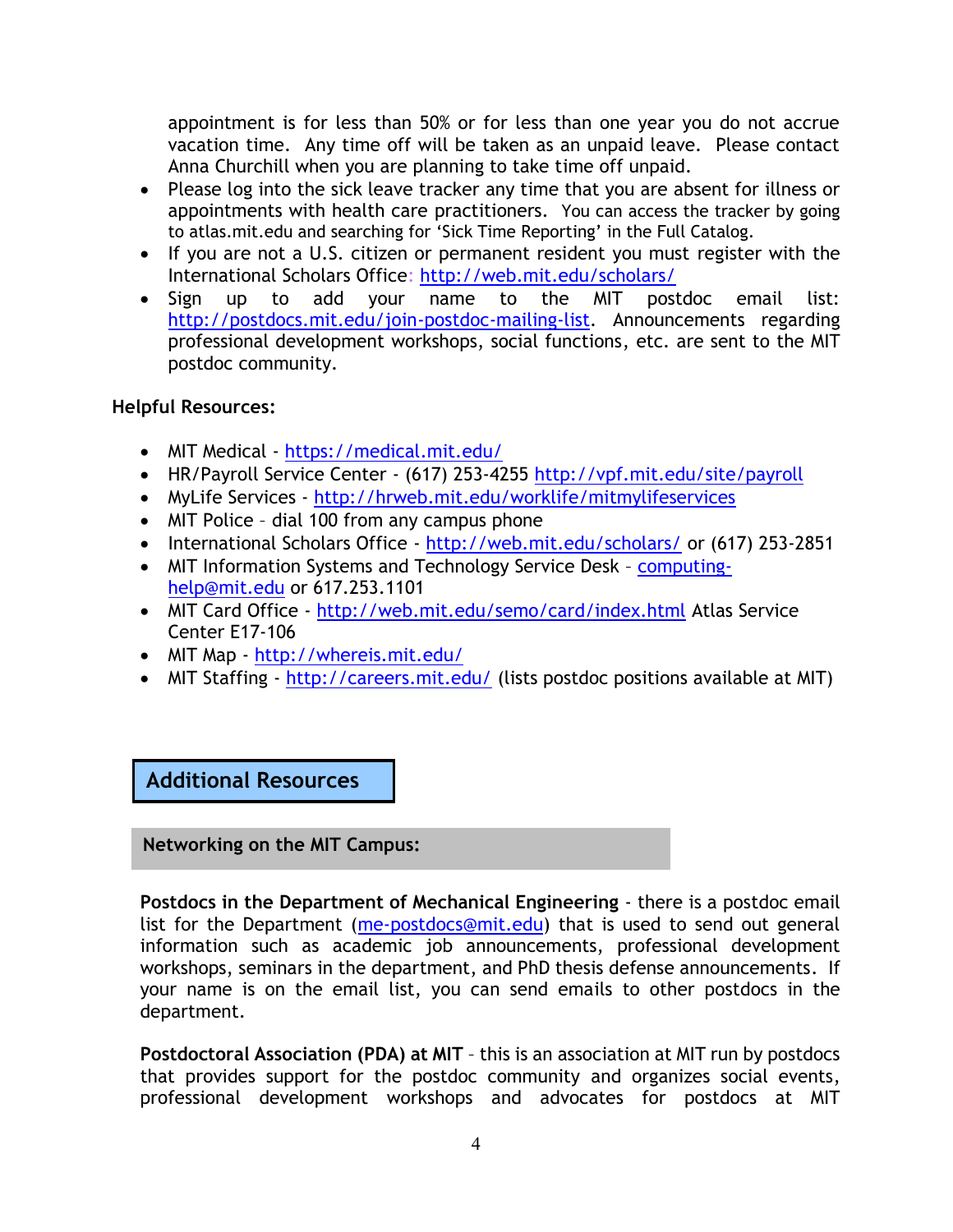[\(http://pda.mit.edu/\)](http://pda.mit.edu/). A list of the career services put together by the PDA is available at [http://pda.mit.edu/resources/career-tools/.](http://pda.mit.edu/resources/career-tools/)

**Faculty Postdoctoral Advisory Committee** (FPAC) – this committee includes the governing members of the MIT Postdoctoral Association, the Vice President for Research, and several other faculty members. The committee is positioned to provide advice in response to issues raised by the PDA and to help implement postdoc-related improvements at MIT.

**Postdoc Forum** – a listserv created by the MIT Postdoctoral Association for open discussion of postdoc issues and dissemination of information pertaining to postdoctoral life [\(http://mailman.mit.edu/mailman/listinfo/postdocforum\)](http://mailman.mit.edu/mailman/listinfo/postdocforum)

**MIT Global Education and Career Development Office (GECD)** - offers career related resources, workshops, access to job listings through CareerBridge and oneon-one counseling appointments for postdoctoral scholars [\(http://gecd.mit.edu/explore-careers/services-alumni-and-postdocs\)](http://gecd.mit.edu/explore-careers/services-alumni-and-postdocs)

**National Postdoc Association** (NPA) – MIT is a sustaining member of the National Postdoc Association and so any postdoc affiliated with MIT and with an MIT email address can join the NPA for free as an affiliate member and is entitled to free subscriptions and access to members-only web content [http://www.nationalpostdoc.org.](http://www.nationalpostdoc.org/)

**Machine Shop Facilities:**

The AMP Graduate Machine Shop in 1-307 is run by Pierce Hayward (phayward@mit.edu). The shop is open to all MechE graduate students and postdocs. The machine shop has a CNC machine, lathe, bandsaws, sander/grinder etc. If you are unfamiliar with any of the equipment, the shop will offer introductory training courses. For more information including shop rules and hours, see the website at: [http://amplab.mit.edu/.](http://amplab.mit.edu/) Please familiarize yourself with the shop safety and guidelines: [http://amplab.mit.edu/shop-safety-and-guidelines.](http://amplab.mit.edu/shop-safety-and-guidelines)

The MIT libraries maintain a guide to the shops and tools on campus: [http://libguides.mit.edu/make.](http://libguides.mit.edu/make) If you have any questions about this resource please reach out to the Department of Mechanical Engineering's librarian, Elizabeth Soergel, [esoergel@mit.edu.](mailto:esoergel@mit.edu)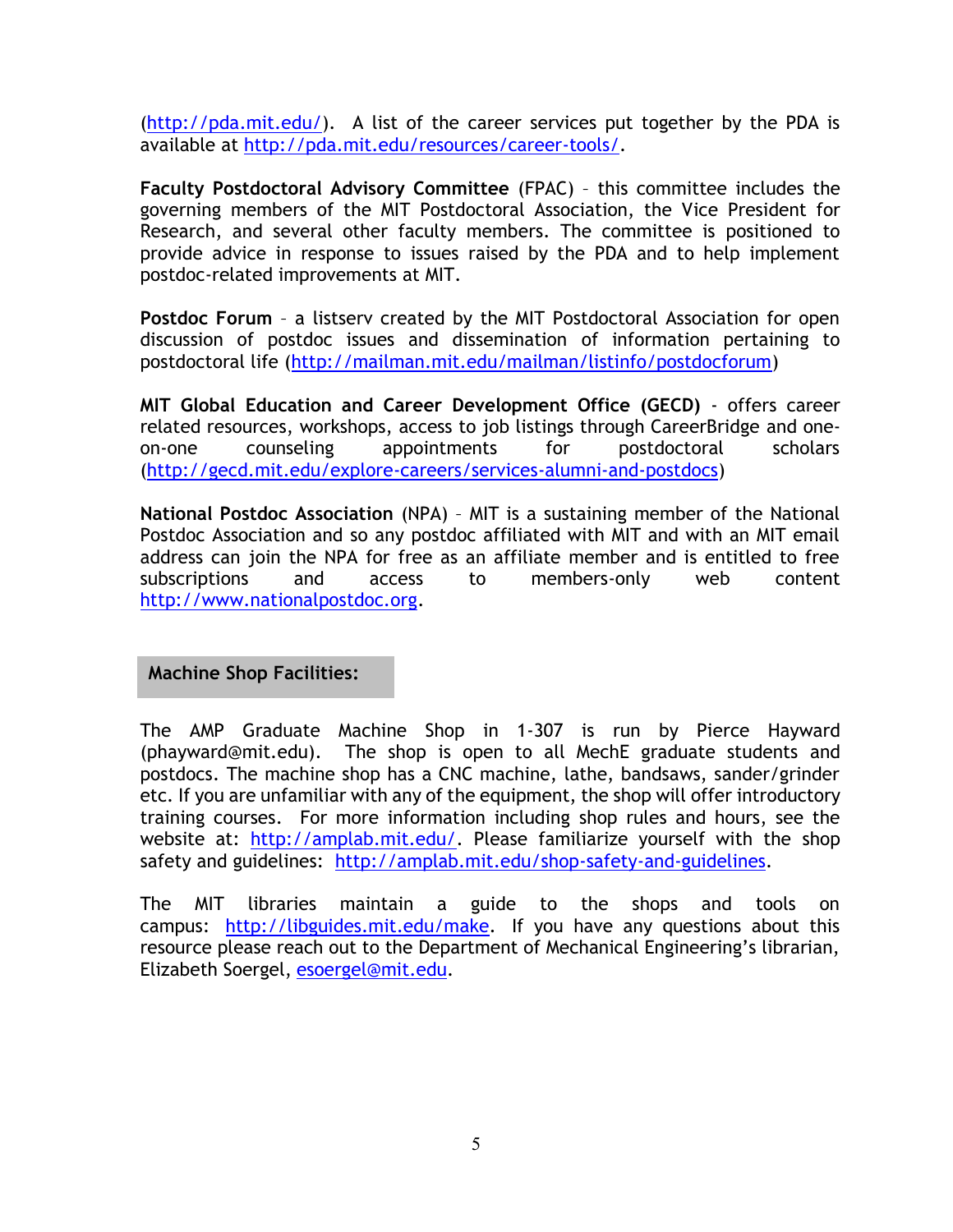#### **Professional Development:**

Professional Development Workshops – The Department of Mechanical Engineering offers workshops and panel discussions during the academic year. Topics covered include: Writing Research and Teaching Statements, Interviewing for Academic Positions, Course Planning and Teaching, Job Opportunities in Industry, Setting up a Laboratory as a Junior Faculty Member, A meeting with postdocs in the Department is held at the beginning of the academic year to discuss which professional development activities postdocs want during the coming year.

The MechE Communication Lab offers coaching and resources for engineers, by engineers. It uses a peer-coaching model, in which specially selected MechE graduate students and postdocs are trained to become exceptional communication coaches: the Communication Fellows. The Fellows work one-on-one with MechE clients, providing guidance for the effective creation of all forms of technical communication. These include, but are not limited to, scientific journal articles, conference presentations, course materials, research posters and job applications. The MechE Communication Lab manager Dr. [Svetlana Boriskina.](mailto:mechecl-admin@mit.edu)

MIT Writing and Communication Center (E18-233) offers free individual professional advice about all types of writing and speaking to all members of the MIT community. The Center's professional lecturers help with papers being written for journals and conferences, teaching and research statements, CVs, job applications, slides and oral presentation skills. To register with our online scheduler and to make appointments, go to <https://mit.mywconline.com/>. To access the WCC's many pages of advice about writing and oral presentations, go to <http://cmsw.mit.edu/writing-and-communication-center/>**.**

MIT Teaching and Learning Lab (TLL) - promotes excellence in teaching and learning throughout the Institute and contributes to MIT's commitment to educational innovation and its standing as a leader in science and engineering education. The TLL provides help with teaching statements and will run small workshops for postdocs in the department if there is sufficient interest. The TLL offers a *Teaching Certificate Program* to graduate students and postdoctoral researchers who wish to develop their teaching skills:<http://tll.mit.edu/>

MIT Human Resources Facilitated Classes - Classes on scientific and technical writing, preparing and giving presentations, management and leadership available on MIT Learning Center on the Atlas site<https://atlas.mit.edu/>

Professional Development Video Portal – PRO-DEPOT is a compilation of MIT event videos geared toward professional development that is maintained by the Office of the Dean for Graduate Education [\(http://odge.mit.edu/development/prodepot\)](http://odge.mit.edu/development/prodepot)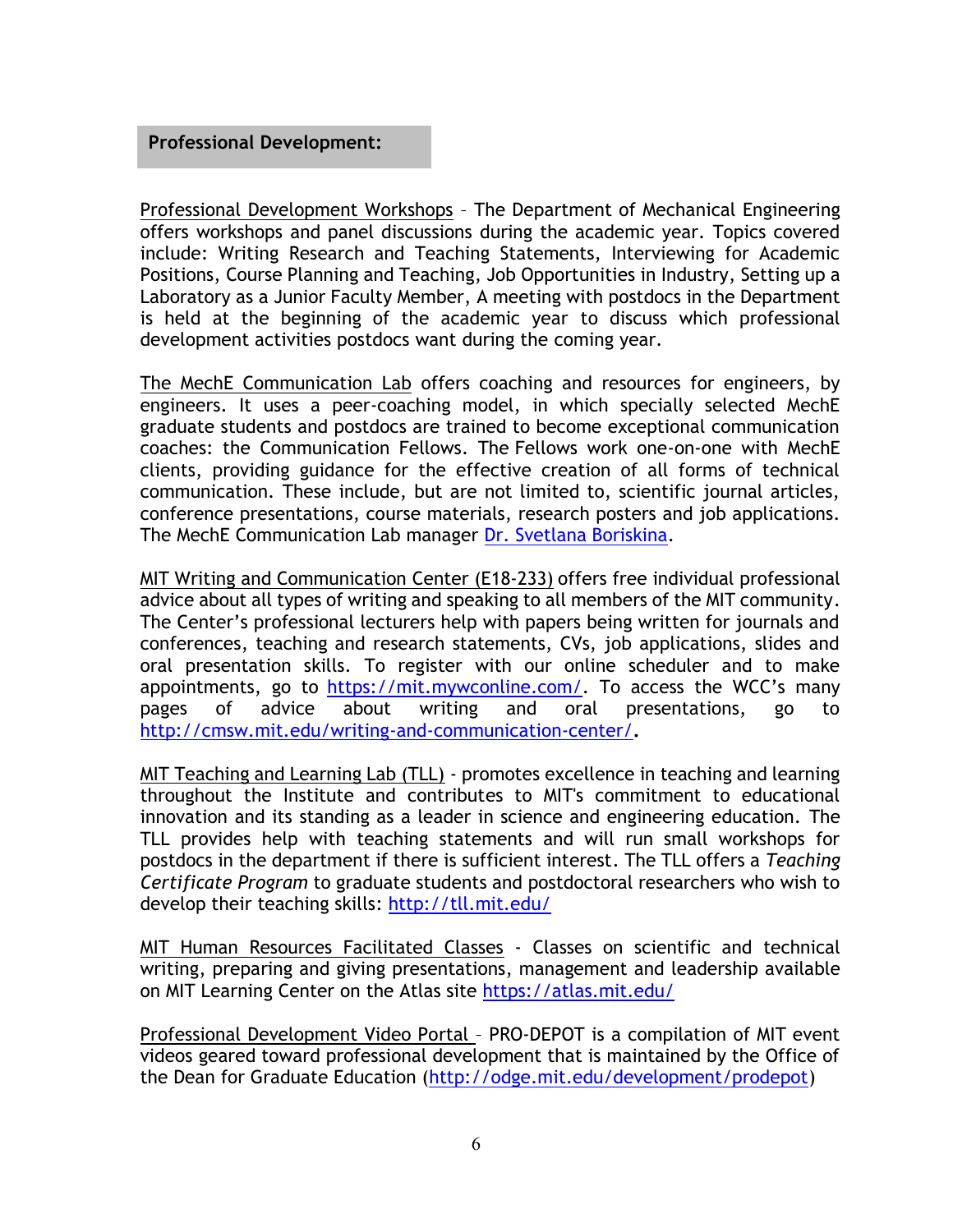Teaching Opportunities – The Department of Mechanical Engineering offers teaching opportunities for postdocs. The Associate Department Head for teaching often makes requests before each semester for postdocs interested in assisting in lab courses or doing recitations.

Learning Opportunities - Independent Activities Period (IAP) is a special four-week term at MIT that runs from the first week of January until the end of the month. A wide variety of activities are offered during this period including lecture series, forums, tours, recitals and how-to sessions. Non-credit activities are open to all members of the MIT community. The IAP schedule is usually posted online in November:<http://web.mit.edu/iap/>

Communication Opportunities – The Medical Department coordinates a language conversation exchange, in which an international postdoc can arrange to meet regularly with someone else in the MIT community who is interested in the language/culture of the postdoc. See<http://lce.scripts.mit.edu/about.php>

Language Learning – Transparent Language Online makes over 80 languages available to anyone with an MIT ID. Use it on your mobile phone, at home or while you're traveling. Go to <https://connect.mangolanguages.com/mit/login> to register.

**Postdoctoral Mentoring:**

MIT requires that a mentoring/career development plan is developed for each postdoc at the time that his/her postdoctoral appointment is processed and when an extension is requested. A basic outline for a mentoring plan and background material on mentoring and career development is available at: [https://postdocs.mit.edu/career-development/mentoring-and](https://postdocs.mit.edu/career-development/mentoring-and-advising/postdoctoral-mentoring-and-advising-toolkit)[advising/postdoctoral-mentoring-and-advising-toolkit](https://postdocs.mit.edu/career-development/mentoring-and-advising/postdoctoral-mentoring-and-advising-toolkit)

### **Job Search Resources:**

### **MIT Alumni Association Infinite Connection:**

An Infinite Connection account provides access to networking opportunities, job listings, career advice and other resources. A postdoc may register for an account after having a MIT postdoctoral appointment of nine months or longer.

**Academic Job Search:**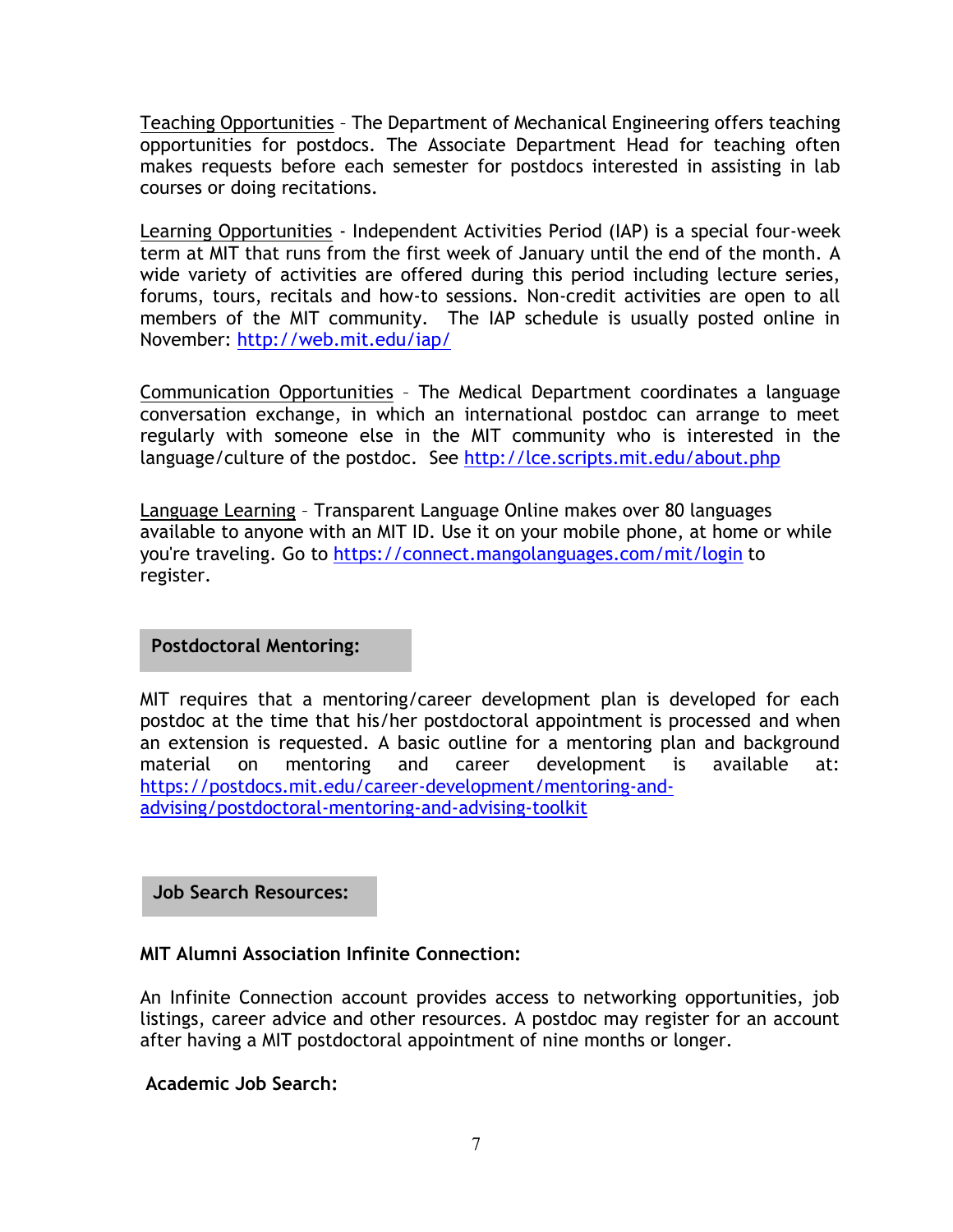[Chronicle of Higher Education](http://chronicle.com/section/Jobs/61/) – provides articles about academic job search and interviewing: <https://www.chronicle.com/>

### Job Sites:

- o Academic 360 widely used web site for posting academic jobs: <http://www.academic360.com/>
- $\circ$  AcademicJobsOnline widely used web site for posting academic jobs: <http://academicjobsonline.org/ajo>
- o Academic Keys is an organization that has email lists that you can sign up for and they will send you faculty job postings in your area of interest. Link can be found here: [http://www.academickeys.com](http://www.academickeys.com/)
- o New England Higher Education Consortium (NEHERC) a web site capturing all openings (academic and staff) in the higher education institutions in New England: [http://www.hercjobs.org/new\\_england](http://www.hercjobs.org/new_england)
- o Inside Higher Ed widely used web site for posting academic jobs: <http://www.insidehighered.com/>

### **Industry Job Search:**

MIT Human Resources offers classes on Resume Writing, Interviewing Skills, and Networking in a Job Search; available through the MIT Learning Center link in Atlas or <http://hrweb.mit.edu/learning-development>

MIT Global Education and Career Development Center provides MIT postdocs with guidance on career exploration including job search strategies for both industry and academia. Appointments can be made with a postdoc counselor through their website: <https://gecd.mit.edu/explore-careers/services-alumni-and-postdocs>

[Versatile PhD](https://owa.exchange.mit.edu/owa/redir.aspx?C=Npgy8XcP10yYR2v4qpzPO0pCqbkHuNAI3ihQSyyuC18IRANiiEHPPBqvrv2akKMJQjMBvbIcS-4.&URL=http%3a%2f%2fversatilephd.com%2f) is a robust resource on non-academic careers for grad students and postdocs, designed to help identify and prepare for careers beyond academia. Through the generous support of the Office of the Dean for Graduate Education, MIT students, postdocs and alumni now have access to Versatile PhD Premium Content. You'll have to register the first time you access the website: <http://versatilephd.com/>

### **Family Resources:**

MIT Spouses and Partners provides support, networking and educational opportunities for the wives, husbands and significant others of MIT students, postdocs, staff, and faculty. A Newcomers' Guide is available that provides a wide range of information from language classes to places of interest for children [\(http://spouses.mit.edu/resources\)](http://spouses.mit.edu/resources). Contact person - [Jennifer Recklet](http://web.mit.edu/spouses/about_us/staff.html) Tassi (617- 253-1614 or [reck@med.mit.edu\)](mailto:reck@med.mit.edu).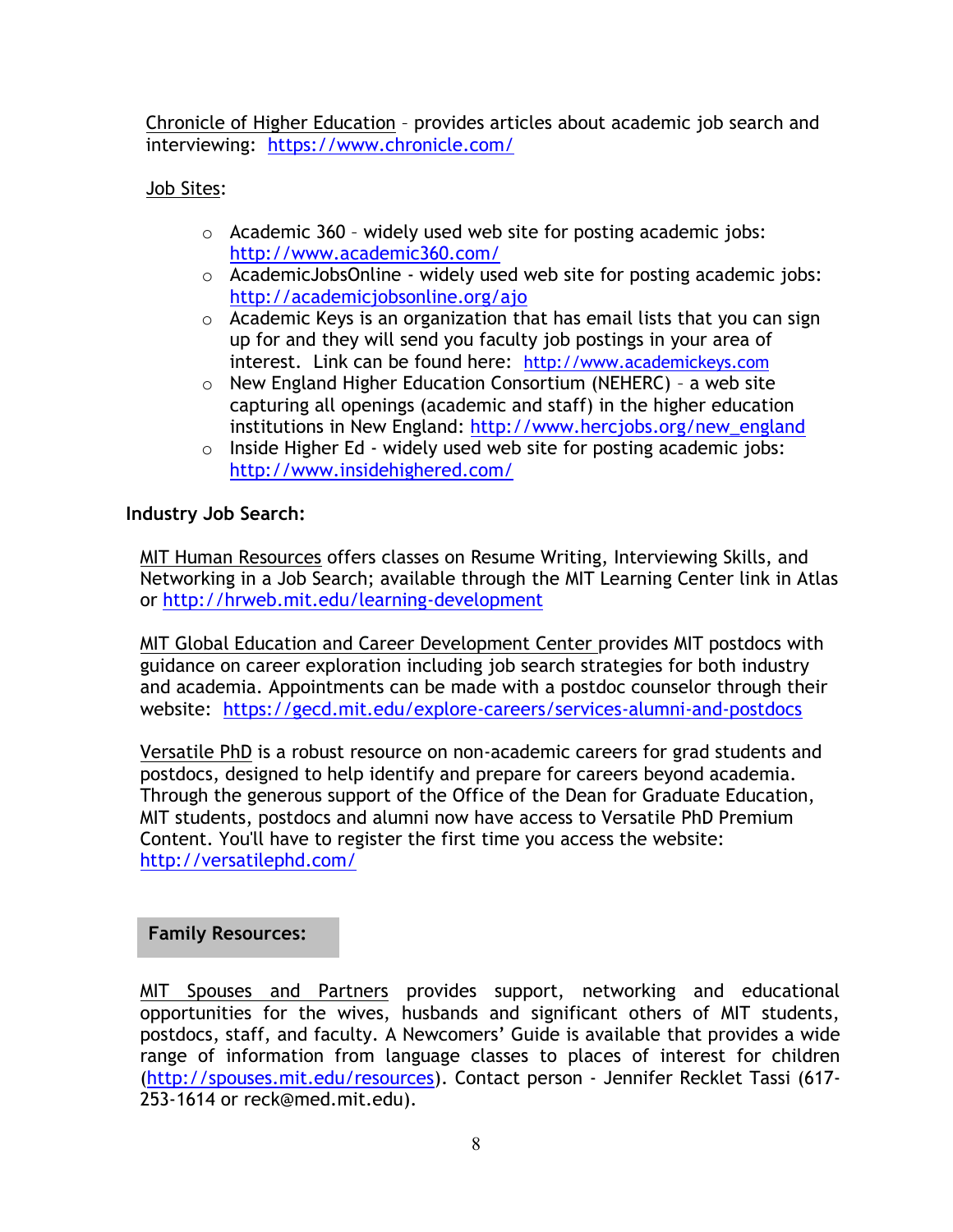There is a support group for mothers who are full-time MIT graduate students or postdocs that meets monthly: <http://mailman.mit.edu/mailman/listinfo/gradmoms/>

MIT Work-Life Center - provides all members of the MIT community with advice, referrals, and resources on parenting, child care, schools, legal and financial issues, and oversees the Institute's child-care centers: [http://hrweb.mit.edu/worklife/.](http://hrweb.mit.edu/worklife/)

Technology Childcare Centers - MIT operates four child-care centers in Cambridge and one in Lexington so that parents can choose the location most convenient to home or work. The centers are run by Bright Horizons: [http://childcare.mit.edu/.](http://childcare.mit.edu/)

Scholarship applications are available at:

<http://childcare.mit.edu/tuition-scholarships/mit-childcare-scholarship-program>

Parents in a Pinch provides in-home back up childcare and adult care for up to 15 days annually at preferred rates through MIT. The screened and trained caretakers are available day or evening, 7 days a week [http://hrweb.mit.edu/worklife/child-care-parenting/backup-child-care.](http://hrweb.mit.edu/worklife/child-care-parenting/backup-child-care)

**Housing:** 

For information on off-campus and on-campus housing options, visit this website:

<http://postdocs.mit.edu/home/campus-services-resources-and-tips/housing>

Suggested web sites for additional housing/accommodation:

[https://www.sabbaticalhomes.com](https://www.sabbaticalhomes.com/)

[http://www.academichomes.com](http://www.academichomes.com/)

### **Banking:**

For banking needs there is an MIT Federal Credit Union, located in the Stratton Student Center, W20-016 and at 700 Technology Square, NE48: <https://www.mitfcu.org/>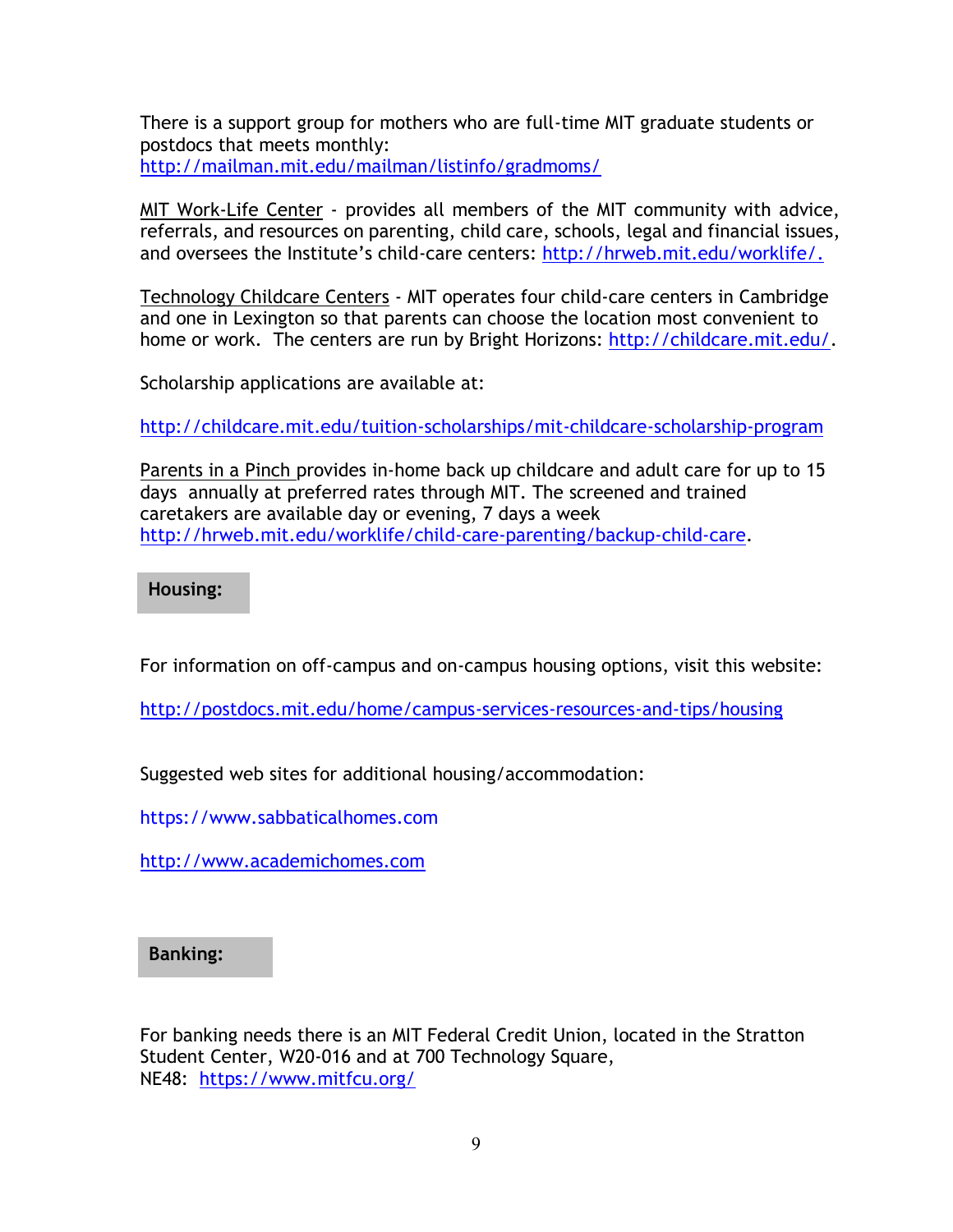#### **Taxation:**

The Vice President for Finance Office provides payroll information for Postdocs:

[http://vpf.mit.edu/static/pdf/PostDoc\\_Fiscal\\_Info\\_V3.pdf](http://vpf.mit.edu/static/pdf/PostDoc_Fiscal_Info_V3.pdf)

MIT Payroll Service Center can respond to all tax and payroll related questions: [payroll@mit.edu](mailto:payroll@mit.edu) or 617-253-3337 or<http://vpf.mit.edu/payroll>

International Scholars Office offers workshops on taxation usually at the beginning of each calendar year: <http://web.mit.edu/scholars/intlscholars/taxes/index.html>

The Vice President for Finance Office also maintains a website with guidance for non-resident alients:

<https://vpf.mit.edu/tax-guidance-for-nonresident-aliens>

Taxes are processed through two separate offices depending on the type of payments involved, HR/Payroll and Accounts Payable.

| <b>Tax</b>           | <b>Issued for:</b>                                                                                                                                                                                            | <b>Issued by:</b>                                                                                                                                                                                                                                                                              |
|----------------------|---------------------------------------------------------------------------------------------------------------------------------------------------------------------------------------------------------------|------------------------------------------------------------------------------------------------------------------------------------------------------------------------------------------------------------------------------------------------------------------------------------------------|
| Form                 |                                                                                                                                                                                                               |                                                                                                                                                                                                                                                                                                |
| $W-2$                | Salary and wage payments to employees and<br>students excluding wages that are exempt<br>under a tax treaty                                                                                                   | HR/Payroll<br>payroll@mit.edu or 617-253-3337                                                                                                                                                                                                                                                  |
| 1042s                | 1) Salary and wage payments to employees<br>and students who are non-resident aliens<br>covered by a tax treaty<br>2) Fellowship payments covered by a tax<br>treaty which had federal income tax<br>withheld | HR/Payroll $\frac{\text{(payroll@mit.edu}}{\text{(dayroll@mit.edu)}}$ or 617-253-3337):<br>Salary and wage payments, fellowships<br>Accounts Payable (Accounts-payable@mit.edu or<br>$617 - 253 - 2750$ :<br>Honoraria, prizes and awards, fellowships, non-graduate<br>student salaries, etc. |
| 1099-<br><b>MISC</b> | Independent contractors, royalties and other<br>income                                                                                                                                                        | <b>Accounts Payable</b><br>Accounts-payable@mit.edu or 617-253-2750                                                                                                                                                                                                                            |
| 1099-<br>R           | Pension payments to retirees and Long Term<br>Disability payments                                                                                                                                             | HR/Payroll<br>payroll@mit.edu or $617-253-3337$                                                                                                                                                                                                                                                |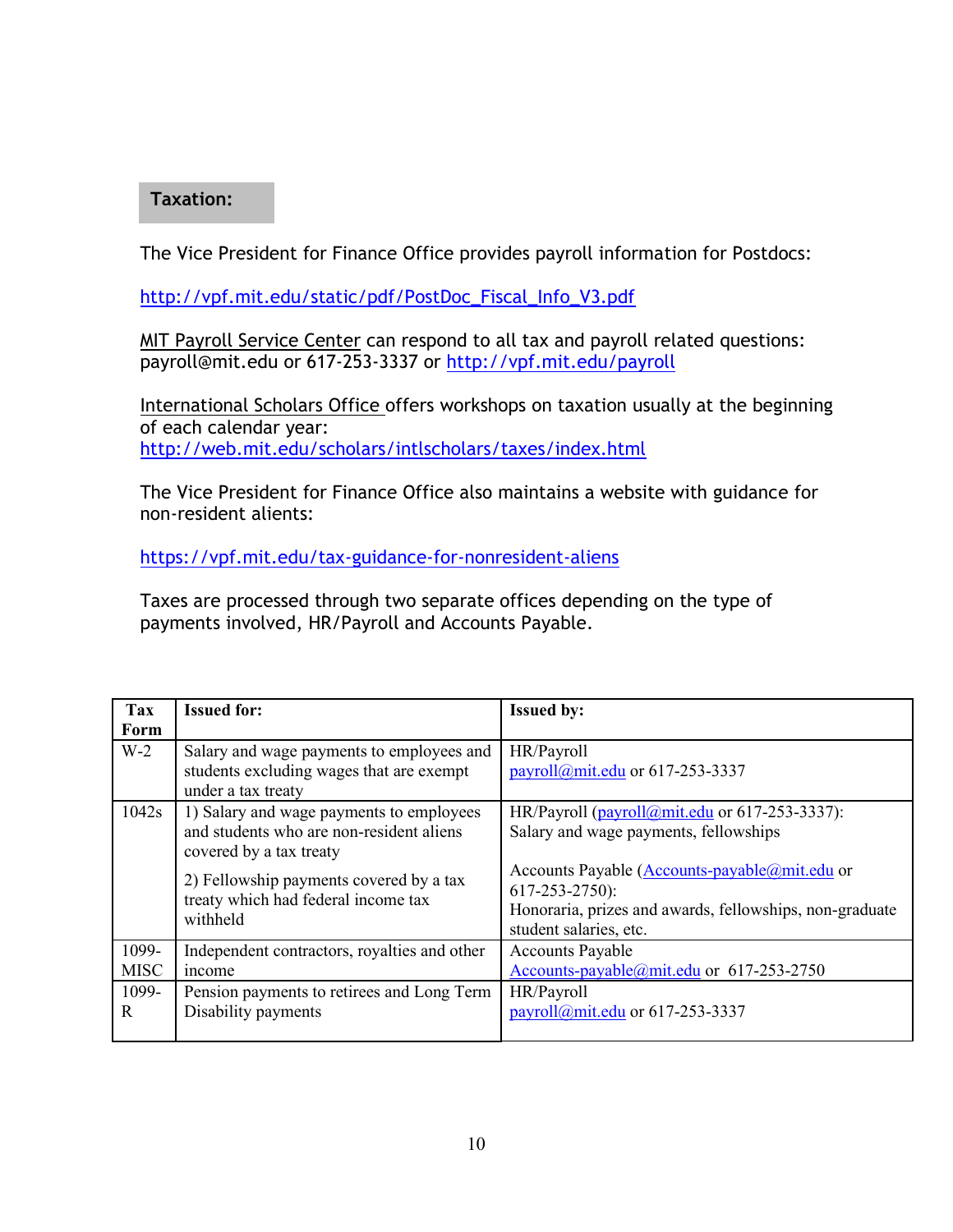#### Access My Commute My Communications **Parking and Transportation:**

An interactive tool that helps MIT employees better manage their commutes: Commuting Benefits (atlas.mit.edu).

Public Transportation - All postdoctoral fellows and postdoctoral associates on MIT's Cambridge campus are eligible for free, unrestricted subway and local bus access: <http://web.mit.edu/facilities/transportation/tpass.html>

Driving – You can drive to campus and get assigned to a parking lot available to you through the Department of Mechanical Engineering. Contact our parking coordinator, Janice McCarthy, jmcc@mit.edu or 617-253-5904. Information about parking and current parking rates is available at:

<http://web.mit.edu/facilities/transportation/parking/index.html>

Hubway - Current MIT employees and students can buy subsidized annual Hubway (a bike sharing system) memberships and ride at a discounted hourly rate. The subsidized annual membership for MIT employees and students is \$25 (regularly \$85). Follow this link<http://web.mit.edu/facilities/transportation/bicycling.html> to learn more. An MIT certificate is required in order to register.

Shuttles – Shuttles, operated by the Parking and Transportation Office, are available to the MIT community as an alternate mode of transportation: <http://web.mit.edu/facilities/transportation/shuttles/index.html>

Zipcar – an option to rent a car on campus whenever you need it: [http://web.mit.edu/facilities/transportation/car\\_sharing.html](http://web.mit.edu/facilities/transportation/car_sharing.html)

Zimride – social network for sharing rides with MIT friends, colleagues: [http://zimride.mit.edu](http://zimride.mit.edu/)

Registry of Motor Vehicles - general driving information for Boston, issues MA driving licenses:<http://www.massrmv.com/>

**Additional Questions:**

Dr. Lynette Jones – [ljones@mit.edu](mailto:ljones@mit.edu) Senior Research Scientist, Postdoc Coordinator, Department of Mechanical Engineering

Joanne Mathias – [mathiasj@mit.edu](mailto:mathiasj@mit.edu) Administrative Officer, Department of Mechanical Engineering